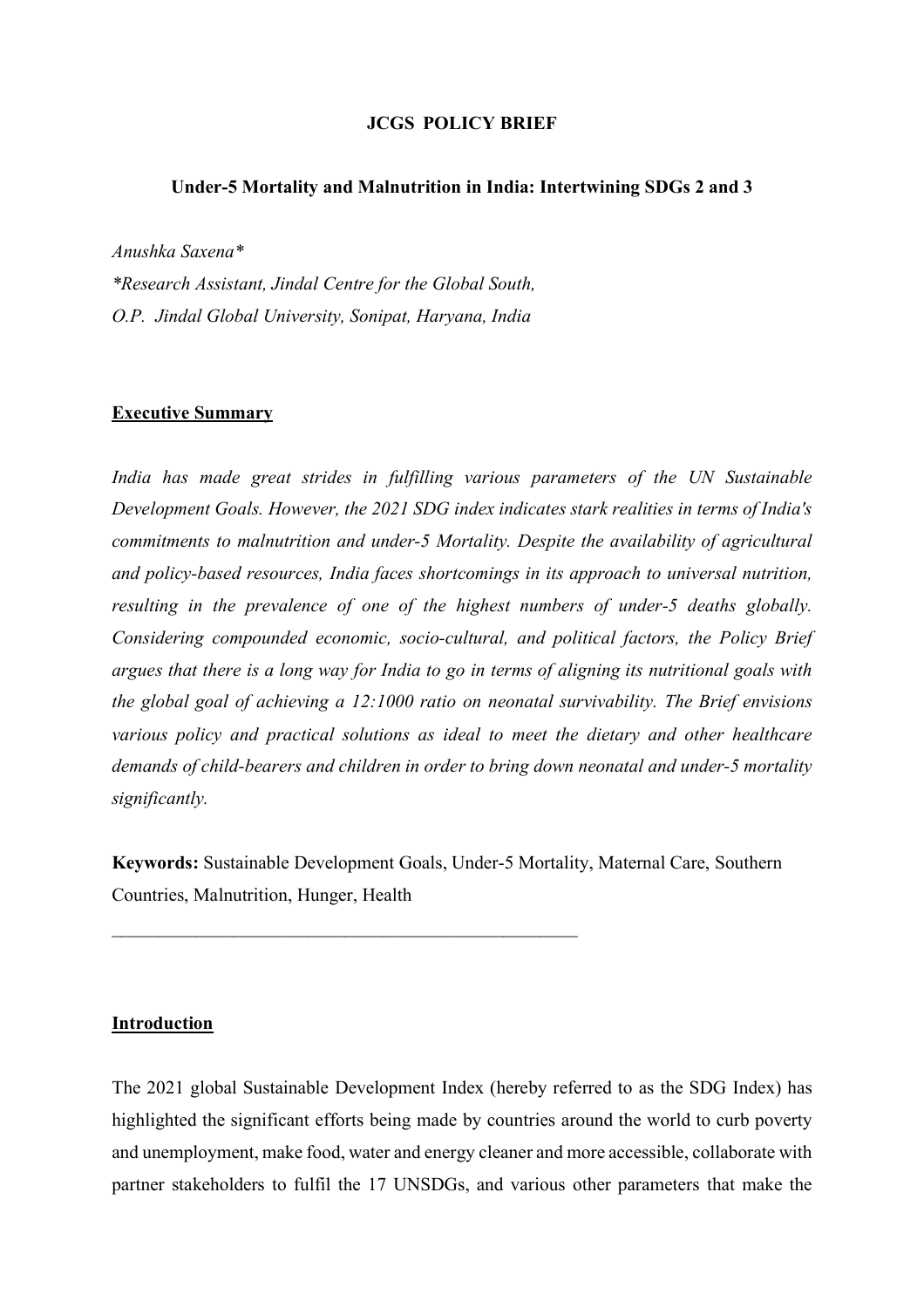world a better, more sustainable place. However, it has also highlighted the grim realities associated with the unfulfilled parameters, such as those addressing child mortality. In India's case, there remains significant work to be done on the issue of under-5 mortalities, especially considering that a major cause of said mortality is malnutrition. It speaks to India's commitment to the SDGs in general and in specific to SDGs 2 and 3, which focus on Zero Hunger and Good Health and Well-Being, respectively.

#### **Research Overview**

### **I. Key data analysis**

As per the data collated by UNICEF for the year 2019, in India, about 35 out of every 1000 children die before attaining the age of 5 due to various factors, on comparing by population, one finds that China, which has a population similar to India in terms of size, witnesses about eight under-5 deaths per 1000 live births. On comparing the number of under-5 deaths per 1000 live births by region, one can conclude that while countries like Pakistan (67.2/1000) and Afghanistan (60.3/1000) perform worse than India on the indicator, others like the Maldives (7.6/1000), Sri Lanka (7.1/1000), and to some extent, Bangladesh (31/1000), fare much better. Undoubtedly, compared to its regional counterparts, the Indian population size is much larger, and its demographics are much more diverse. However, India also possesses a bigger economy in contrast, which creates a potential for improvement that remains unexploited. A comparative examination of health expenditures, for example, indicates that in 2018, while Maldives and Afghanistan dedicated about 9% of their GDP to the healthcare sector, India dedicated a mere 3.5% (World Bank, 2018).

Similarly, a comparison of hectares of arable land available per person reveals that as of 2018, while merely 0.008, 0.048, and 0.063 hectares of agricultural land is available per person in Maldives, Bangladesh, and Sri Lanka, respectively, the number for India is 0.116, which is much bigger (World Bank, 2018). And yet, three-year averages (2018-2020) on the prevalence of undernourishment caused by unmet dietary requirements indicate that while 9.7% and 6.8% of the populations in Bangladesh and Sri Lanka respectively face such undernourishment, for India, the number is 15.3% (FAO, 2020). The statistics clearly point to systemic shortcomings in India's ability to fulfil the food and healthcare requirements of its populace, despite the availability of economic and natural resources.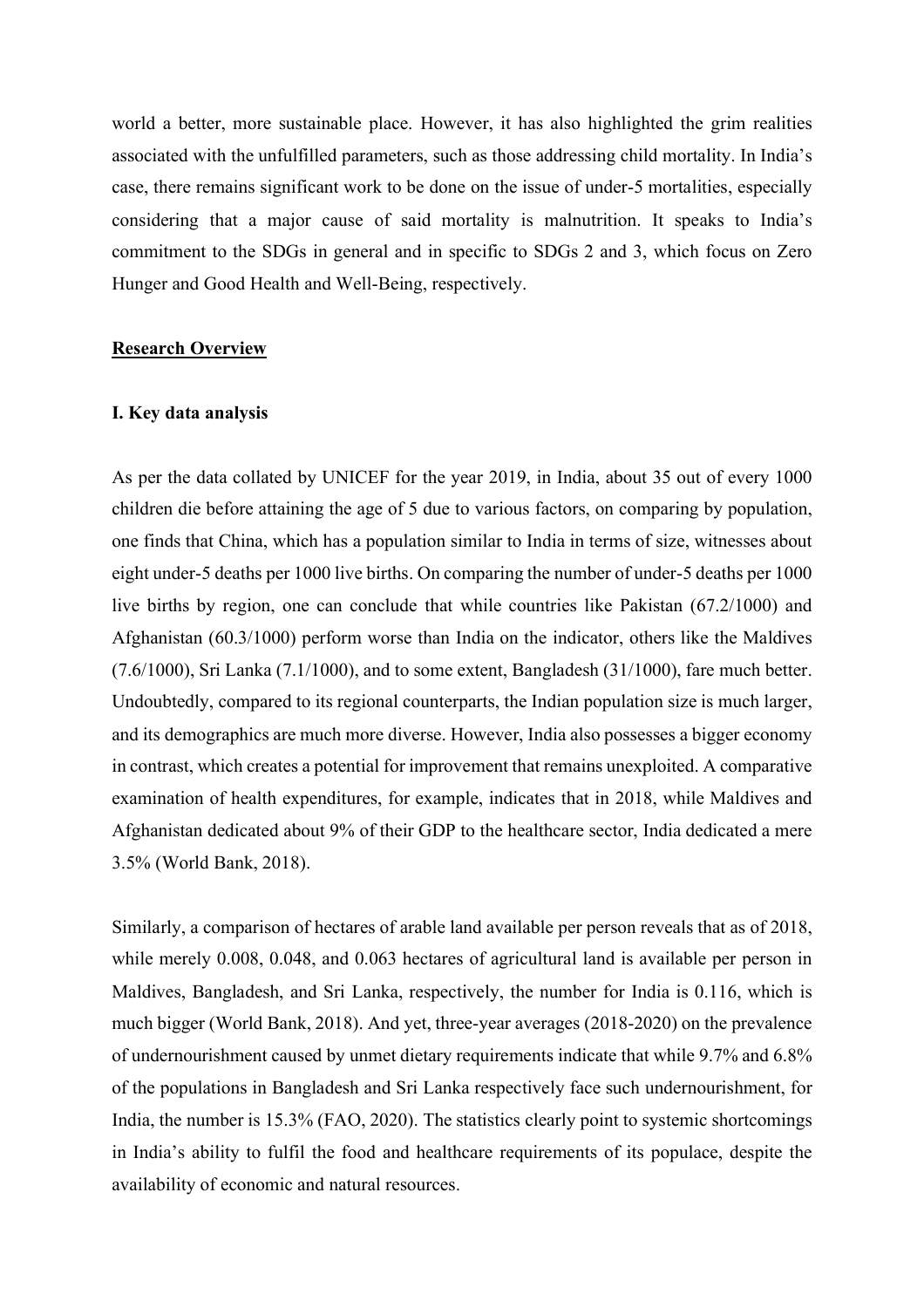

*Prevalence of undernourishment as a product of three-years-time has decreased in India since 2005, and now stands at 15.3% of the total population |* Source: FAOSTAT

In this light, the research questions the policy brief attempts to address are as follows:

- 1. What are the unsustainable practices that prevent India's resource and policy wealthiness from bridging the malnutrition gap?
- 2. How do malnutrition and other contributing factors impact under-5 mortality differently between male and female offspring, as well as across Indian states?
- 3. How can local and governmental actors like Anganwadi clinics and ASHA workers work effectively to implement current policies in place to prevent under-5 mortality?
- 4. Can the digitization of the medical space surrounding under-5 mortality and maternal care help cope with post-COVID-19 realities?

### **II. India's case: unsustainable practices**

India and Nigeria together account for one-third of the total Under-5 deaths in the world (WHO, 2019). To broach India's case, a report published by the Indian Ministry of Health and Family Welfare for 2016-17 presented the conclusions that malnutrition is the underlying cause of deaths and diseases among children under 5 years of age and that about 44% of such deaths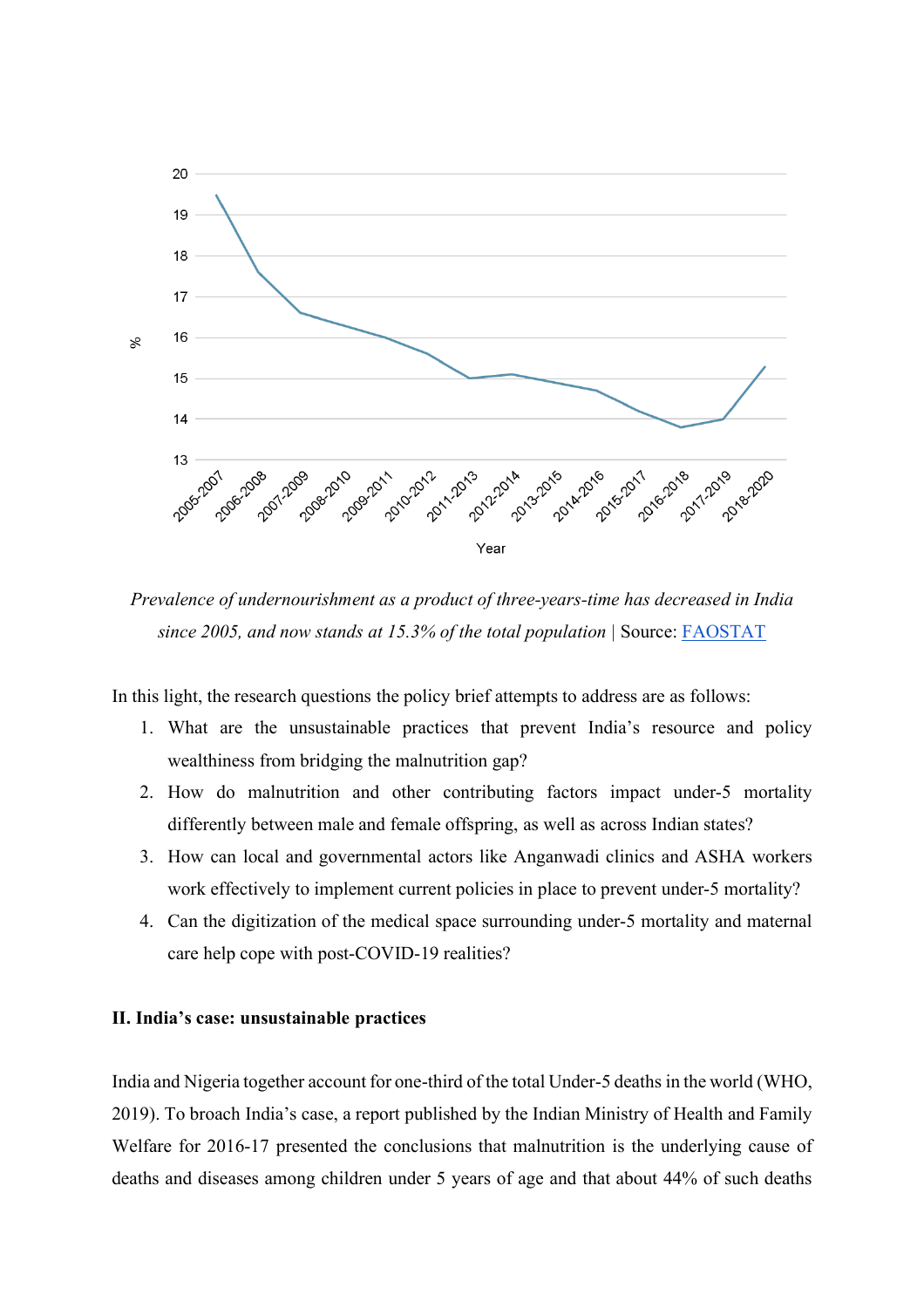take place within the first 7 days of birth (MOHFW, 2017). The former conclusion was supported by another study published in The Lancet in 2020, discussing that 68% of under-5 deaths in India are attributable to both maternal and child malnutrition. Even though the study also indicates that there has been a whopping 49% decline in under-5 deaths in the country over a period of 17 years from 2000-2017, we are still not on track to achieve the 12 deaths per 1000 live births rate envisioned by the UNSDGs. Maternal malnutrition is as important a factor to consider in the case against under-5 deaths as child malnutrition because it is to do with the unmet dietary and nutritional needs of the mother/ pregnant individual both before and after birth, which directly impacts foetal development and post-natal life expectancy of the infant. If the mother/ pregnant individual is a victim of unsustainable dietary habits - including the lack of fruits and vegetables rich in fundamental nutrients like iron, iodine, and calcium in the diet - it can have disastrous consequences for the child, especially in the form of low-weight birth and undernutrition (manifested in the form of deficiencies, wasting and stunting in subsequent stages in life), which has its own complications. For example, birth asphyxia, which isthe shortness of breath faced by the infant in the neonatal phase due to the blockage of oxygen and blood flow to the brain, has been found to be directly linked to the phenomena of low birthweight (Medical News Today, 2020). It must be noted that whether a mother is able to meet her dietary requirements in the ante and post-natal stages is dependent on various socioeconomic and political factors, ranging from the lack of access to affordable, nutritious food and prevalence of conflict and instability to lack of a female's rights over her own body. The latter is often manifested in the patriarchal apprehensions that the family of the pregnant individual may express towards her wholesome dietary intakes. Especially in the Indian context, there is also an urban-rural differential at play - mothers and children from rural areas are more likely to experience under-5 deaths than those based in urban areas because of the unavailability of relevant healthcare services, nutritional food, and the prevalence of a modern patriarchal thought process.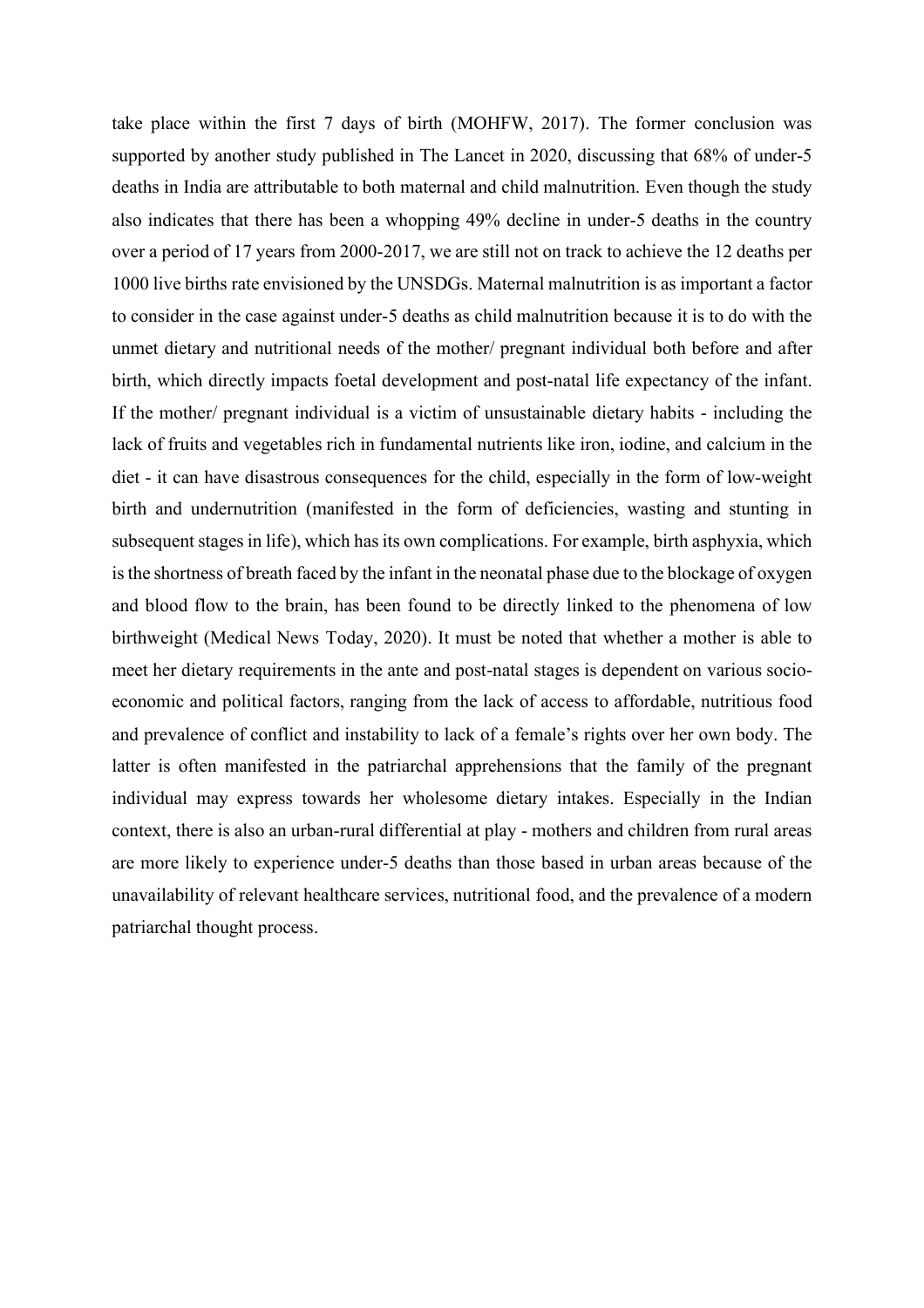

*Prevalence of U-5 stunting in India has declined since 2000. However, the current rate is 30.9% (of all children under 5), which is significantly higher than the expected global average of 3%* | Source: World Bank

### **Discussion and Main Findings**

## **I. Key stakeholders and contributing factors**

Malnutrition in India indiscriminately affects female offspring the most. In this context, not only is there a gender differential and a correlation between malnutrition and mortality existent at the mother's level, but also at the level of the born child. Except for Tamil Nadu, trends for all states in India dictate that a girl child is more likely to die before the age of 5 than boys (MOHFW, 2017). However, while the data of Under-5 mortality is conclusive, it must be acknowledged that research on its correlation with a nutritional bias between girls and boys after birth is still ongoing and sometimes contradictory. For example, in the extensive work carried out by Amartya Sen, it was found that girls were breastfed for shorter time periods as compared to boys (Nagpal, 2019). In another detailed study entitled "Do Boys Eat Better Than Girls in India?: Longitudinal Evidence from Young Lives," it was argued that there exist significant nutritional deficiencies in the diets given to girls as compared to boys, for various reasons such as the late onset of puberty in boys, which requires a regularly maintained diet for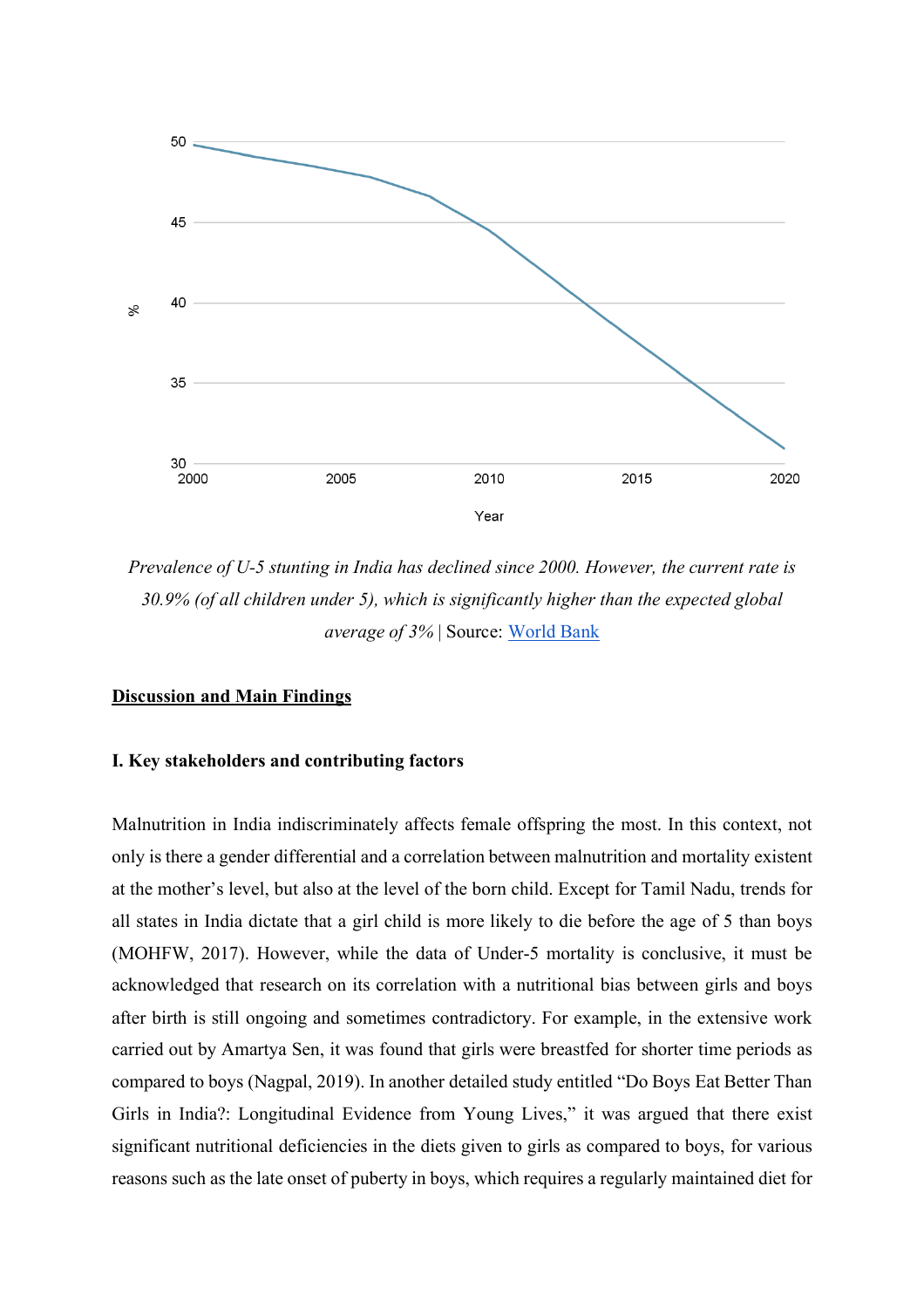them over a relatively longer period of time than girls, as well as the comparative bias in feeding the boy child better, for his better development (Aurino, 2016). However, the focus of this study has been on children of and above the age of 10, which can only help us trace trends to under-5 mortality but not draw pointed conclusions.

Attention must be drawn to policy resuscitation and continued research work in this regard. The first step should be to make maternal nutrition cheaper, qualitatively better, and free of discrimination for the mother and the child. Foetal assessments and contacts between the pregnant individuals and their doctors should be regular across the gestation period and free of cost for the underprivileged in keeping up with the need to make healthcare accessible to all. Antenatal care is essential to determine risks that may translate into birth defects in the postnatal period, and therefore, providing a regular supply of nutritious food to the pregnant individual is essential to avoid antenatal complications. Nutrition during breastfeeding is equally essential, and so is physical exercise, nutritional supplementation of diet with elements like iron and folic acid, and monitoring of weight gain (UNICEF). Deworming prophylaxis, which is the administering of deworming drugs (like Albendazole) with Vitamin-A to both the child-bearer and the child under 5, is another significant step towards ensuring goodness of immunity and preventing infections. India is home to one of the most robust programs on deworming as part of its "National Deworming Day" operations, and the role played by Anganwadis, or rural healthcare centres for children in India, is immense. Annually, 10 February is the designated day for widespread deworming campaigns across Indian schools, but the overall deworming infrastructure calls for continued funding and skill development for Anganwadi workers.

#### **II. Reworking the policy setup**

Translation of policy into action has happened at a rapid pace in the country, which is why we see a significant decline in the Under-5 mortality and malnutrition rates. But India remains one of the world'slargest contributorsto Under-5 deaths, which meansthere existsignificant policy implementation challenges. For example, dietary deficiency-related diseases like Anaemia are less evidently symptomatic, which creates challenges in dealing with them effectively. In India, Anaemia is prevalent across as many as 50% of pregnant women and children (NHP, 2018). Consequently, the National Iron Plus Initiative for Anaemia control, specifically targeting children aged 6 months to 5 years, was launched by the Health Ministry in 2013. NIPI has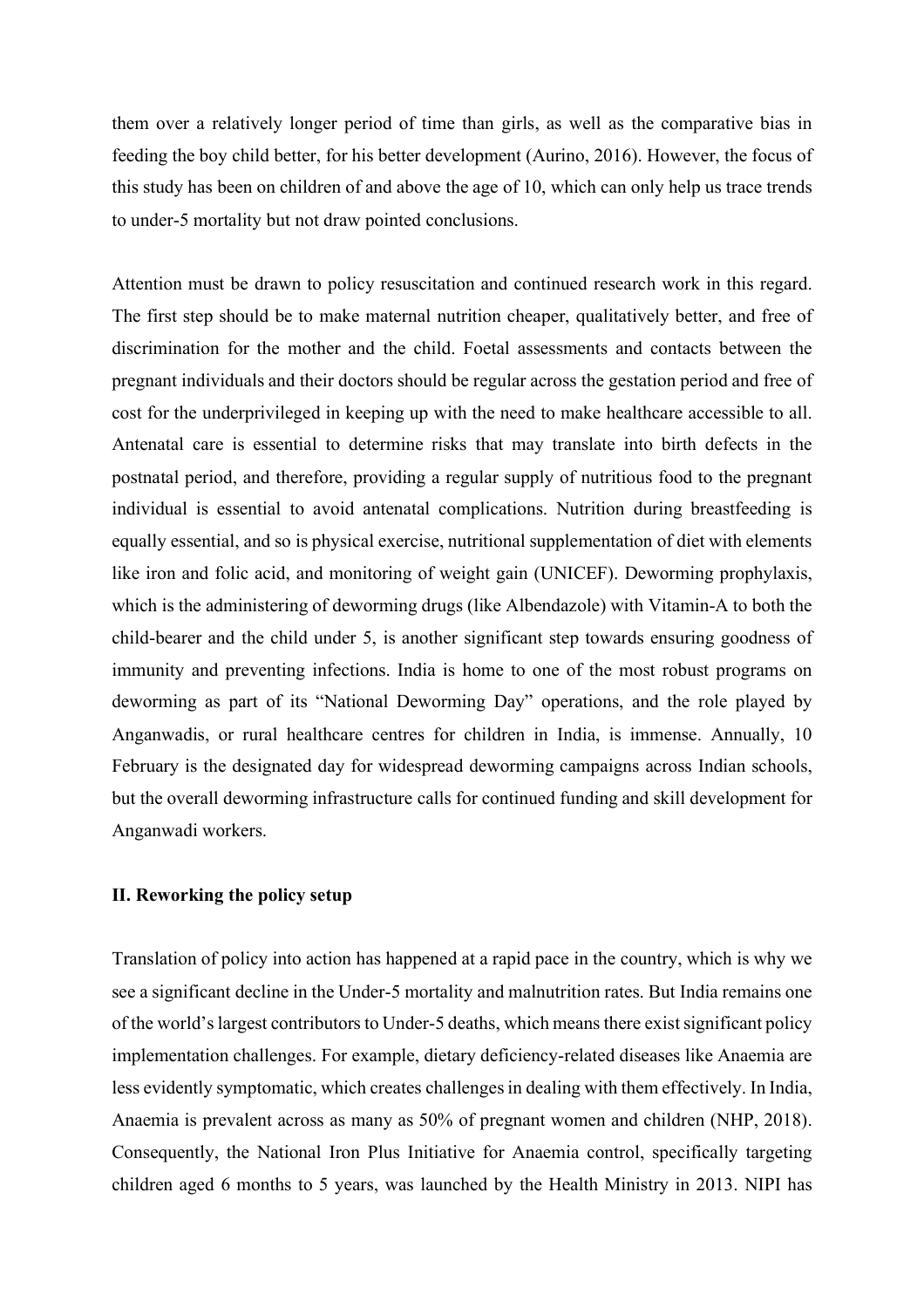achieved significant strides in administering biweekly doses of Iron and Folic acid among children under 5. Additionally, the role ASHA workers (Accredited Social Health Activists) is part of the government's National Rural Health Mission has been crucial. But owing to the standard-setting approach of the union government, states have been unable to cope with individual challenges in delivering on NIPI, as well as other vital government initiatives like the 'POSHAN Abhiyaan'. This has created problems like the state's inability to procure iron and folic acid supplementation on time, hurdles in storage and transport of supplements, and the significant ignorance towards Anaemia under individual states' healthcare priority lists (Kapil *et al.*, 2019). This calls for state-wise monitoring and implementation programs that can fund and address the individual challenges of Indian states, especially those with a consistently high prevalence of under-5 mortality, such as Uttar Pradesh, Bihar, Odisha, Chhattisgarh, Madhya Pradesh, Assam, and Rajasthan (MOHFW, 2017). Additionally, a switch to cultivation and consumption of millets, which carry high fibrous and protein content, and at the same time, are more sustainable to produce with a long shelf life, can help fulfil two simultaneous goals an increase in the efficiency of agricultural production, as well as the inclusion of millets in the diets of the pregnant and the under-5.



*Under-5 mortality rates have declined constantly in the country (especially since 2000-2019), but still remains significantly higher (34.3) than the global long-term expected average of 2.6* | Source: World Bank/ UNICEF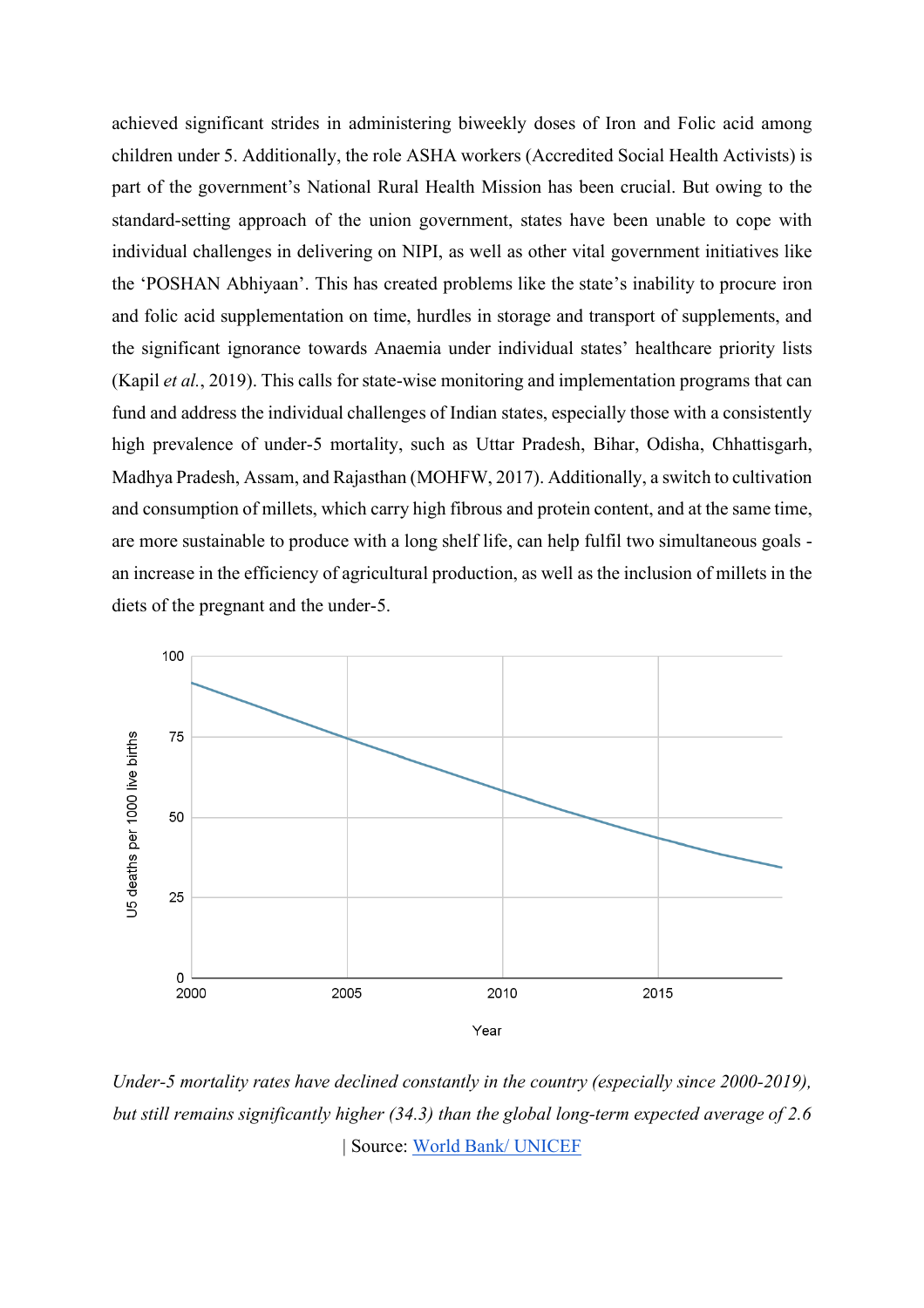The most important policy initiative on the issue of child and mother malnutrition in India is the 'POSHAN Abhiyaan'. Launched in 2018 as the National Nutrition Mission (NNM), the initiative ambitiously aims to eradicate malnutrition from the country and achieve a "Kuposhan-mukt Bharat" (malnutrition-free India) by 2022. The initiative also encompasses other schemes like the 'Pradhan Mantri Matru Vandana Yojana' (PMMVY), a maternity benefit programme, 'Janani Suraksha Yojana', a safe motherhood scheme, and even the 'Swachh Bharat Abhiyaan'. The multidimensionality of the NNM also makes it liable to cooperation challenges, but because the nodal agency for most of the above-mentioned schemes is the Health Ministry, coordination between the Centre and the states becomes an implementation-al priority.

| Name of              | Launch | <b>Goals of the Program</b> | <b>Budget and Cash</b> | <b>Assistance Delivered So</b> |
|----------------------|--------|-----------------------------|------------------------|--------------------------------|
| <b>Scheme/Policy</b> | Year   |                             | <b>Allocations</b>     | Far                            |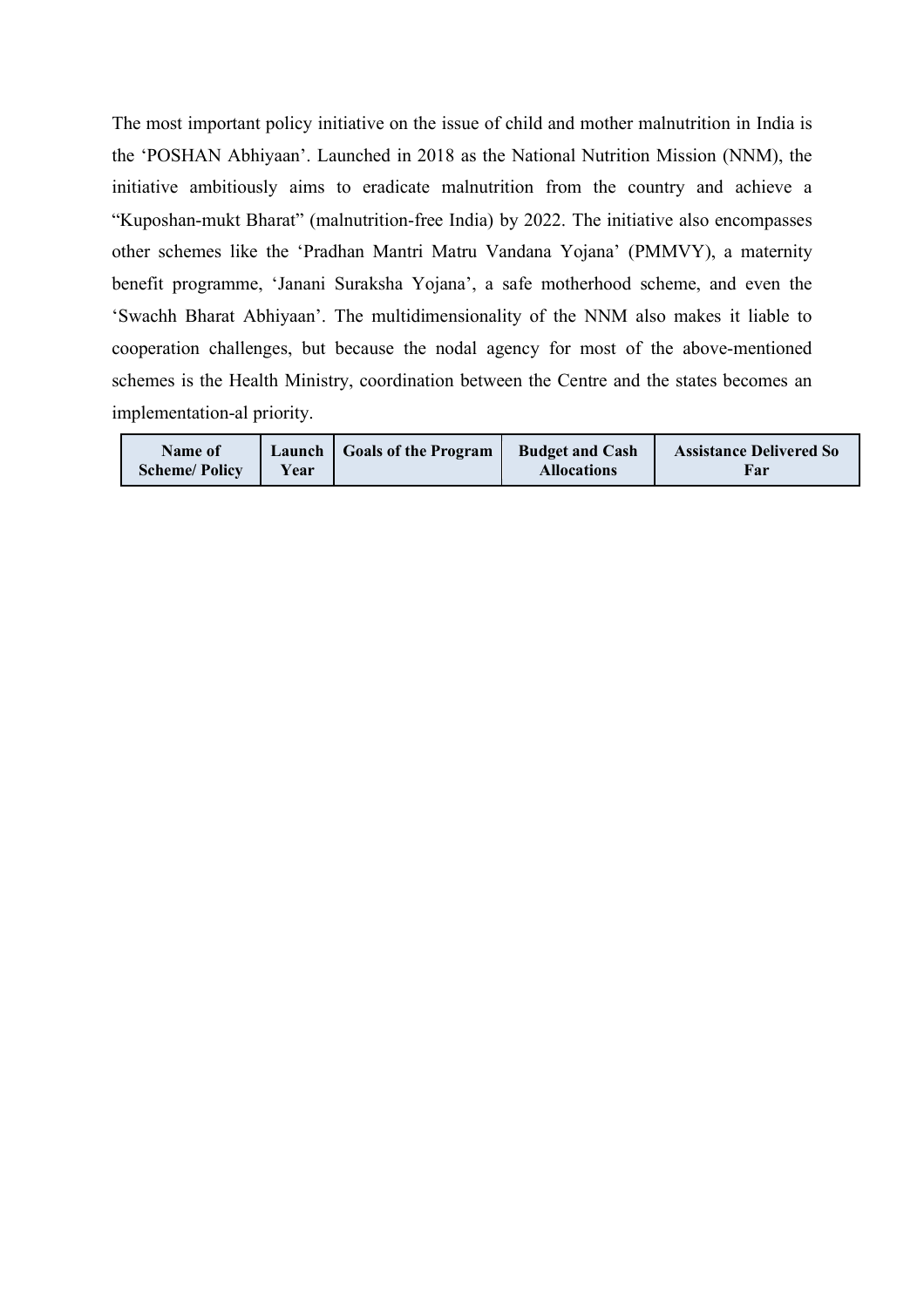| Prime Minister's<br>Overarching<br>Scheme for<br>Holistic Nutrition<br>(POSHAN)<br>Abhiyaan | 2018 | To improve<br>nutritional<br>outcomes for<br>children,<br>pregnant and<br>lactating<br>mothers;<br>To use ICT to<br>enable real-<br>time<br>monitoring of<br>women and<br>child nutrition;<br>$\&$<br>To carry out a<br>'Jan Andolan'<br>and bring<br>citizens<br>together for a<br>common<br>health goal. | Budgetary<br>$\bullet$<br>allocation for<br><b>POSHAN</b><br>between Fiscal<br>years 2018-19<br>and 2020-21:<br>INR 5,31,279.08<br>lakh.<br>Funds utilised<br>$\bullet$<br>out of the total<br>allotted budget:<br>INR 2,98,555.92<br>lakh. | More than 12.2 Crore<br>$\bullet$<br>women, 6.2 Crore men<br>and over 13 Crore<br>children (male and<br>female) were reached<br>through the various<br>activities undertaken<br>during POSHAN Maah<br>(September of every<br>year since 2018).<br>The total number of<br>$\bullet$<br>people (adults and<br>children + males and<br>females) to have<br>participated in POSHAN<br>activities (like Maah and<br>Jan Andolan) equal<br>13,92,51,20,295. |
|---------------------------------------------------------------------------------------------|------|------------------------------------------------------------------------------------------------------------------------------------------------------------------------------------------------------------------------------------------------------------------------------------------------------------|---------------------------------------------------------------------------------------------------------------------------------------------------------------------------------------------------------------------------------------------|-------------------------------------------------------------------------------------------------------------------------------------------------------------------------------------------------------------------------------------------------------------------------------------------------------------------------------------------------------------------------------------------------------------------------------------------------------|
|                                                                                             |      |                                                                                                                                                                                                                                                                                                            |                                                                                                                                                                                                                                             |                                                                                                                                                                                                                                                                                                                                                                                                                                                       |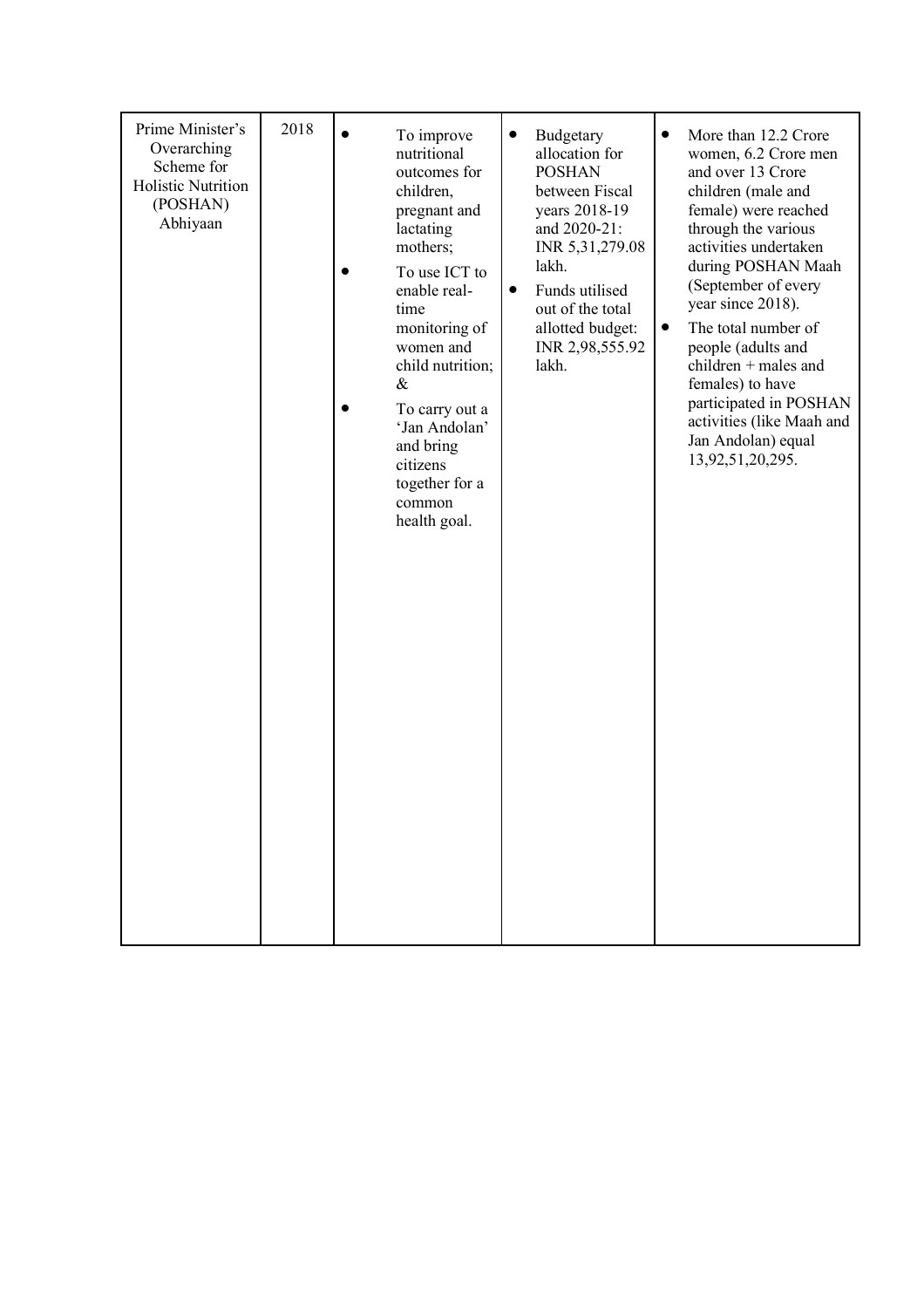| Janani Suraksha<br>Yojana (JSY) | 2005 | To conduct<br>safe<br>motherhood<br>intervention;<br>To reduce<br>maternal and<br>neonatal<br>mortality by<br>ensuring<br>institutional<br>delivery;<br>To track a<br>mother's<br>health before,<br>during and<br>after delivery;<br>To integrate<br>ASHA and<br>Anganwadi<br>Workers with<br>local maternal<br>health setup;<br>$\&$<br>To establish an<br>effective link<br>between the<br>Government of<br>India and poor<br>pregnant<br>women for the<br>latter's well-<br>being. | <b>RURAL AREAS</b><br>Mother's<br>Package for<br>Low<br>Performing<br><b>States: INR</b><br>1400.<br>Mother's<br>Package for<br>High<br>Performing<br>States: INR<br>700.<br><b>ASHA</b><br>worker's<br>Package for<br>Low and<br>High<br>Performing<br>States: INR<br>600<br><b>URBAN AREAS</b><br>Mother's<br>Package for<br>Low<br>Performing<br>States: INR<br>1000.<br>Mother's<br>Package for<br>High<br>Performing<br>States: INR<br>600.<br><b>ASHA</b><br>worker's<br>Package for<br>Low and<br>High<br>Performing<br>States: INR<br>400. | The Yojana has<br>impacted the lives of<br>1,07,35,203 individuals<br>in the fiscal year 2019-<br>20 alone. This is an<br>increase of<br>approximately 6.5%<br>from the previous fiscal<br>year, $2018-19$ (when the<br>number of lives<br>impacted were<br>$1,00,40,857$ ).<br>Institutional deliveries<br>$\bullet$<br>increased from 38.7% in<br>National Family Health<br>Survey-3 (2005-06) to<br>78.9% in Survey-4<br>$(2015-16)$ . In the first<br>phase of the fiscal year<br>2019-20, 14 states/ UTs<br>reported the numbers on<br>institutional deliveries to<br>be 90% and more.<br>From the budgetary<br>$\bullet$<br>perspective, State<br>Program Implementation<br>Plan (SPIP) Approvals<br>for expenditure on JSY<br>totalled INR 2032.25<br>crores in the fiscal year<br>2019-20. |
|---------------------------------|------|---------------------------------------------------------------------------------------------------------------------------------------------------------------------------------------------------------------------------------------------------------------------------------------------------------------------------------------------------------------------------------------------------------------------------------------------------------------------------------------|----------------------------------------------------------------------------------------------------------------------------------------------------------------------------------------------------------------------------------------------------------------------------------------------------------------------------------------------------------------------------------------------------------------------------------------------------------------------------------------------------------------------------------------------------|----------------------------------------------------------------------------------------------------------------------------------------------------------------------------------------------------------------------------------------------------------------------------------------------------------------------------------------------------------------------------------------------------------------------------------------------------------------------------------------------------------------------------------------------------------------------------------------------------------------------------------------------------------------------------------------------------------------------------------------------------------------------------------------------------|
|---------------------------------|------|---------------------------------------------------------------------------------------------------------------------------------------------------------------------------------------------------------------------------------------------------------------------------------------------------------------------------------------------------------------------------------------------------------------------------------------------------------------------------------------|----------------------------------------------------------------------------------------------------------------------------------------------------------------------------------------------------------------------------------------------------------------------------------------------------------------------------------------------------------------------------------------------------------------------------------------------------------------------------------------------------------------------------------------------------|----------------------------------------------------------------------------------------------------------------------------------------------------------------------------------------------------------------------------------------------------------------------------------------------------------------------------------------------------------------------------------------------------------------------------------------------------------------------------------------------------------------------------------------------------------------------------------------------------------------------------------------------------------------------------------------------------------------------------------------------------------------------------------------------------|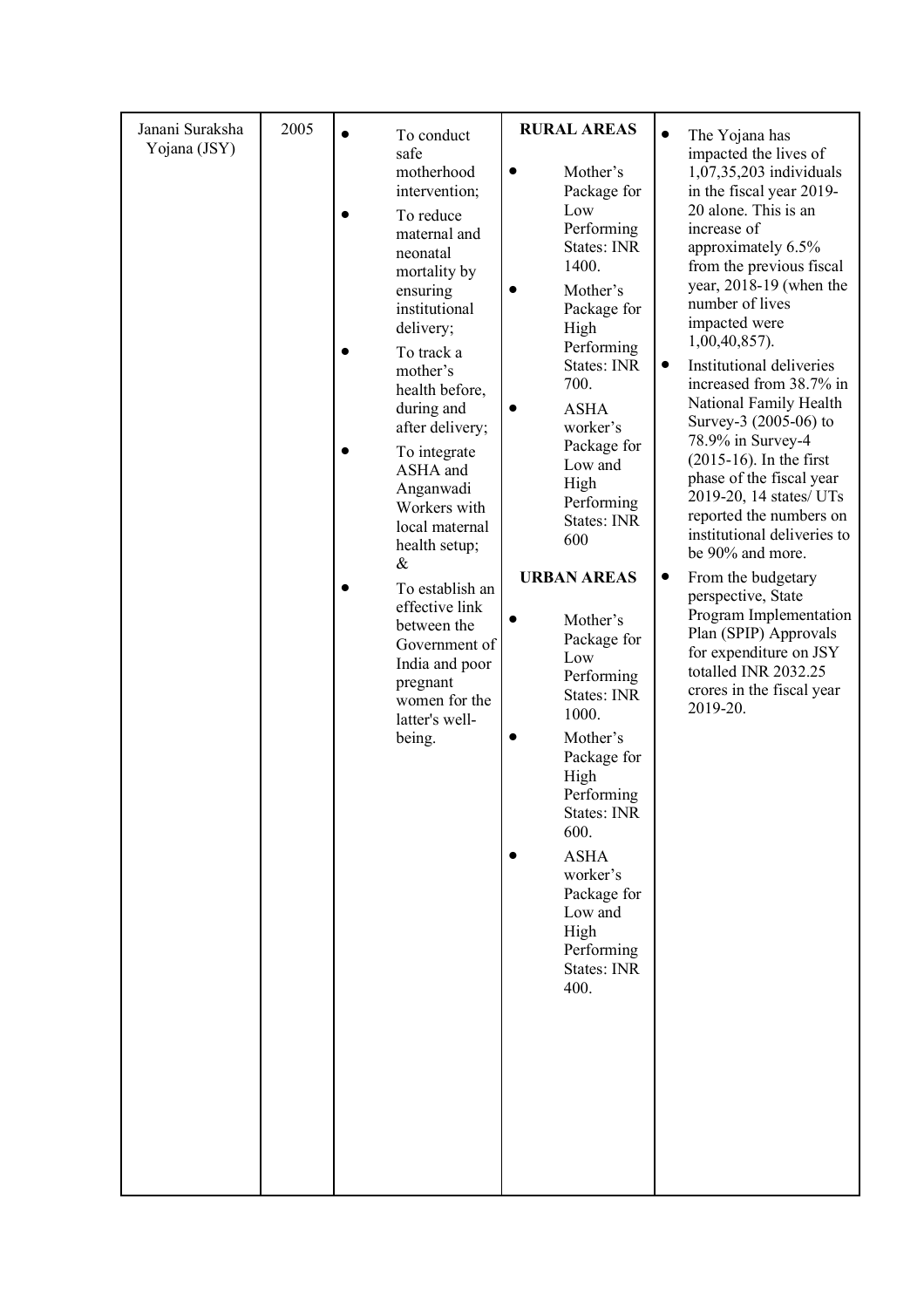| Pradhan Mantri<br>Matri Vandana<br>Yojana (PMMVY) | 2010 | To enable<br>lactating<br>women and<br>pregnant<br>mothers to<br>raise children<br>in an efficient<br>manner using<br>a cash<br>incentive<br>sponsored by<br>the<br>government;<br>To alleviate<br>undernourishm<br>ent in both the<br>mother and the<br>child by<br>enabling<br>access to a<br>nutritional<br>diet; $\&$<br>To integrate<br>ASHA and<br>Anganwadi<br>Workers with<br>local maternal<br>health setup. | A cash<br>incentive of<br><b>INR 5000 is</b><br>provided<br>directly to<br>the Bank/<br>Post Office<br>Account of<br>Lactating<br>and<br>Pregnant<br>women for<br>the first<br>living child<br>of the<br>family.<br>It is paid in<br>three<br>instalments,<br>and is<br>subject to<br>the<br>fulfilment of<br>specific<br>conditions<br>relating to<br>Maternal<br>and Child<br>Health. | Data from<br>$\bullet$<br>November 2021<br>suggests that<br>maternity benefits to<br>the tune of INR<br>9420.58 crores<br>(including Central<br>and State share)<br>have been dispersed<br>across over 2.17<br>crores eligible<br>beneficiaries under<br>PMMVY, especially<br>since the inception<br>of the scheme<br>Maternity Benefit<br>Scheme in 2017. |
|---------------------------------------------------|------|-----------------------------------------------------------------------------------------------------------------------------------------------------------------------------------------------------------------------------------------------------------------------------------------------------------------------------------------------------------------------------------------------------------------------|-----------------------------------------------------------------------------------------------------------------------------------------------------------------------------------------------------------------------------------------------------------------------------------------------------------------------------------------------------------------------------------------|------------------------------------------------------------------------------------------------------------------------------------------------------------------------------------------------------------------------------------------------------------------------------------------------------------------------------------------------------------|
|---------------------------------------------------|------|-----------------------------------------------------------------------------------------------------------------------------------------------------------------------------------------------------------------------------------------------------------------------------------------------------------------------------------------------------------------------------------------------------------------------|-----------------------------------------------------------------------------------------------------------------------------------------------------------------------------------------------------------------------------------------------------------------------------------------------------------------------------------------------------------------------------------------|------------------------------------------------------------------------------------------------------------------------------------------------------------------------------------------------------------------------------------------------------------------------------------------------------------------------------------------------------------|

A comparative analysis of some Indian governmental initiatives on the issue of malnourishment and U5MR | Sources: NITI Aayog (POSHAN); National Health Mission India (JSY); Press Information Bureau (PMMVY)

# **Conclusion: Accounting for COVID-19**

The COVID-19 Pandemic has brought systemic shortcomings of national and global healthcare systems to the fore and has pushed the issue of under-5 mortality to the backburner. It has also highlighted the need for universal healthcare, which is also well-digitized in nature and accessible for the poor and the underprivileged. Therefore, the ICT-based monitoring and consultation systems visualized by the NNM carry great hope for a post-COVID-19 healthcare setup. The scaling up of the Integrated Child Development Services (which focuses on providing nutritional services to children aged 0-6 years and their mothers, and which the layman understands as "midday meal" scheme), also visualized under the NNM, can truly take us a step further to eliminating malnutrition by 2022 and fight undernourishment by 2030, despite the setbacks created by the current pandemic. ICDS as a scheme has faced major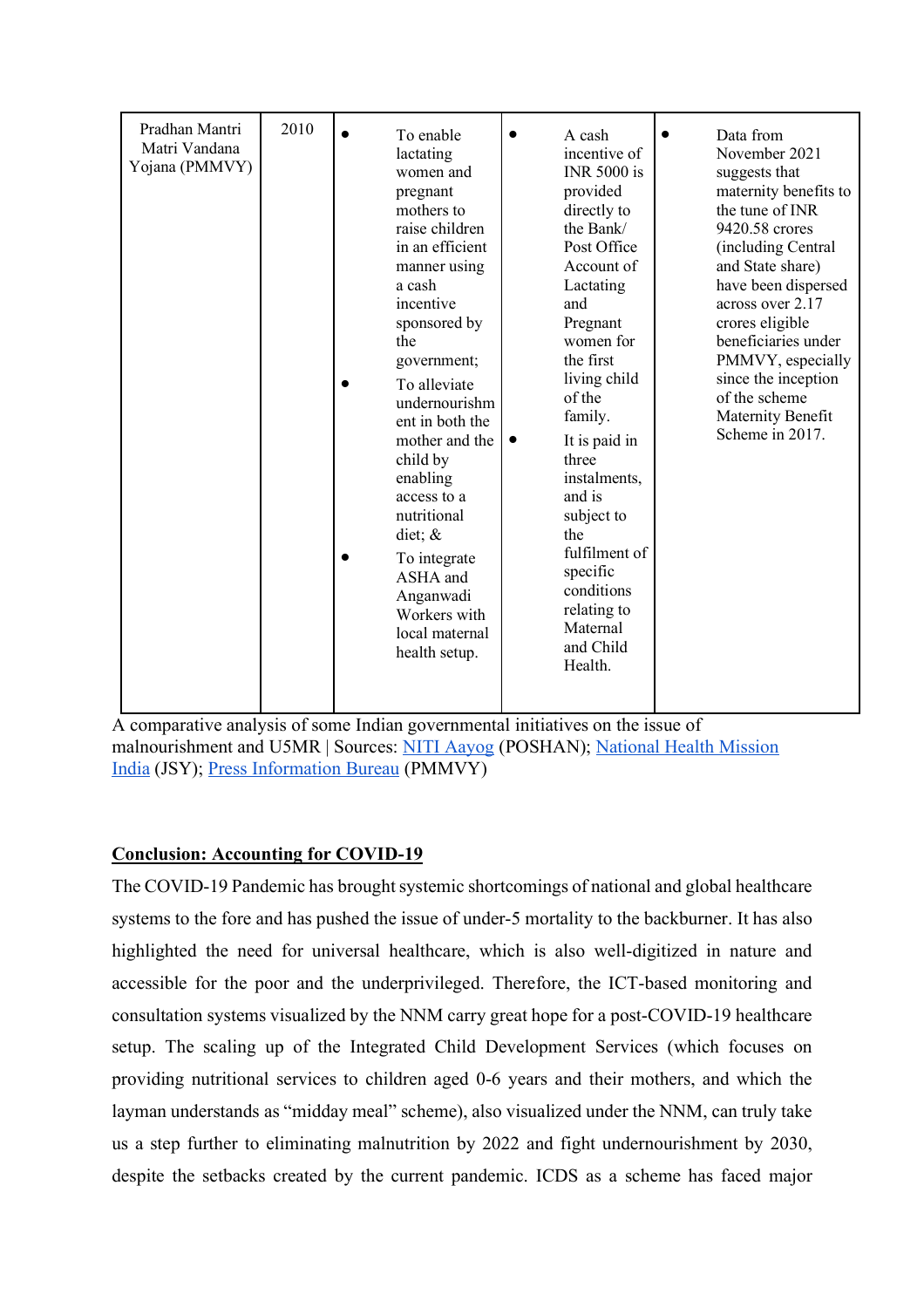barriers in implementation and design over the years, from its inability to bridge the urbanrural divide in nutrition among school students and its ignorance towards micronutrients to the lack of skilled workers, poor supervision, and poor infrastructure across Anganwadis (Mother and Child Nutrition, 2019).

Perhaps the solution to these complexities can also be provided by digitization through the ICDS-Common Application System, which aims to use geotagging for real-time data collection. The government has equipped over 6 lakh Anganwadi workers (Factly, 2020) with smartphones to this end and has created an online database of instruction manuals and other guidelines for the successful implementation of the ICDS Scheme. The challenges to this end include technological errors and the fact that the Anganwadi workers themselves are responsible for reporting their successes. So, while the former is being addressed by robust Digital India programmes like the 'Sugamya Bharat Abhiyaan' (Accessible India Scheme), only time will tell how government efforts have remedied the latter on the long road to Sustainable development.

### **Reference List:**

- 1. Aprajita Verma, "The ICDS Common Application Software: What are the Promises & Limitations?," Factly, 2020, https://factly.in/the-icds-common-applicationsoftware-what-are-the-promises-limitations/.
- 2. Elisabetta Aurino, "Do Boys Eat Better Than Girls in India?: Longitudinal Evidence from Young Lives," Young Lives, 2016, https://www.younglivesindia.org/sites/www.younglives-india.org/files/YL-WP146-Aurino\_Do-Boys-Eat-Better-than-Girls.pdf.
- 3. FAOSTAT, "Suite of Food Security Indicators," Food and Agriculture Organisation of the United Nations, https://www.fao.org/faostat/en/#data/FS/visualize.
- 4. MOHFW, "Annual Report 2016-17," Ministry of Health and Family Welfare, Government of India, 2017, pp. 37-45.
- 5. Mother and Child Nutrition, "India's Primary Policy Response: The Integrated Child Development Services (ICDS) Program: Challenges and Way Forward," Mother and